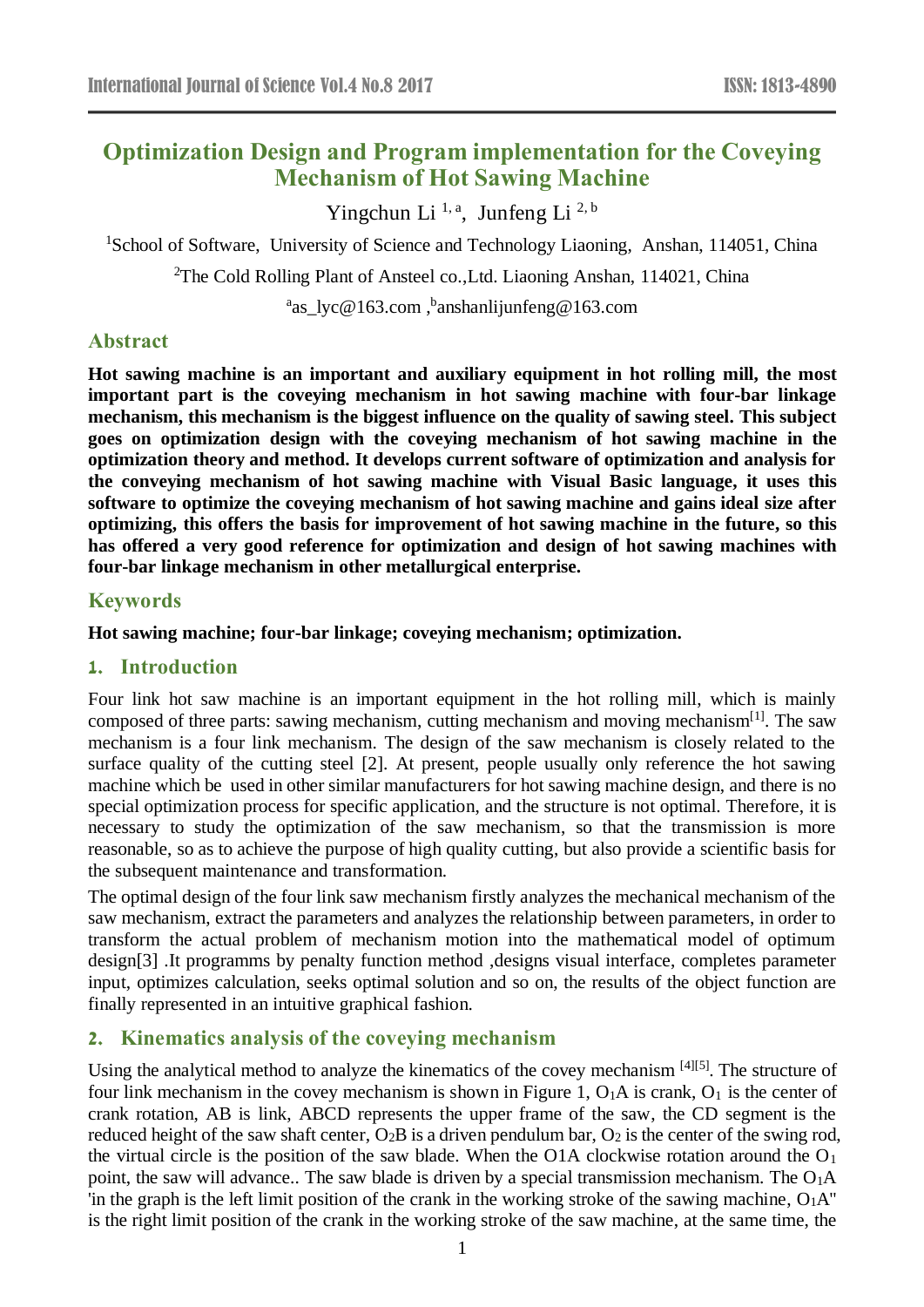center of the saw blade reaches the corresponding position 'D' and 'D' respectively. The horizontal distance between D 'and D' is the working stroke of saw machine S. In order to correspond with the actual situation of the saw machine, take the XOY coordinate system. Set  $O_1A$  long  $l_1$ , AB rod length of l2, swing rod O2B length of l3, BC length of l4, CD length of l5. *y*<sup>01</sup> and *x*<sup>02</sup> are the coordinate values of the crank O<sub>1</sub>A and the swing center of the swing rod O<sub>2</sub>B,  $\theta_1$ ,  $\theta_2$ ,  $\theta_3$  are respectively the position angle of the crank  $O_1A$ , the connecting rod AB, the swing rod  $O_2B$ , and the clockwise direction is positive [6] [7] [8] .





# **2.1 Determine the position angle of the driven pendulum**

The following relations can be drawn from Figure 2:

$$
\begin{cases} x_A = -l_1 \cos \theta_1 \\ y_A = y_{01} + l_1 \sin \theta_1 \end{cases}
$$
 (1)

$$
\begin{cases}\n x_B = x_{02} - l_3 \cos \theta_3 \\
 y_B = l_3 \sin \theta_3\n\end{cases}
$$
\n(2)

Four linkage mechanism has the following relations:

$$
(x_B - x_A)^2 + (y_B - y_A)^2 = l_2^2
$$
 (3)

The formula (1) and formula (2) is substituted into the formula (3), further consolidation, we can get the following formula:

$$
(\sin \theta_1 + y_{01}/l_1) \sin \theta_3 + (\cos \theta_1 + x_{02}/l_1) \cos \theta_3
$$
  
=  $(x_{02}^2 + y_{01}^2 + l_1^2 - l_2^2 + l_3^2)/2l_1l_3 + (x_{02}/l_3) \cos \theta_1 + (y_{01}/l_3) \sin \theta_1$  (4)

In order to solve the problem, and in order to facilitate computer calculation, the following relations will be used: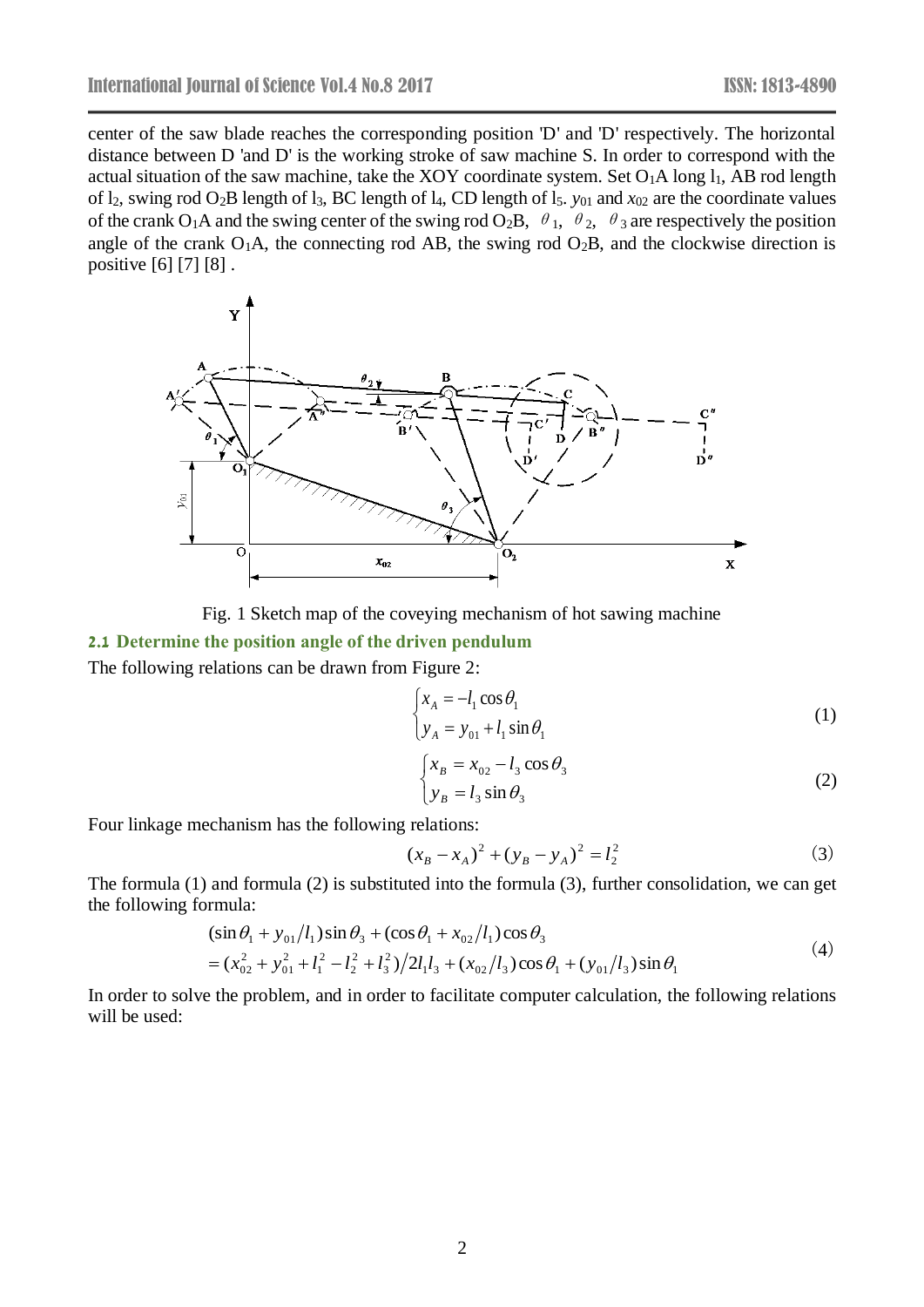$$
A_1 = \sin \theta_1 + K_5
$$
  
\n
$$
B_1 = \cos \theta_1 + K_4
$$
  
\n
$$
K_4 = x_{02}/l_1
$$
  
\n
$$
K_5 = y_{01}/l_1
$$
  
\n
$$
C_1 = K_1 + K_2 \cos \theta_1 + K_3 \sin \theta_1
$$
  
\n
$$
K_1 = (x_{02}^2 + y_{01}^2 + l_1^2 - l_2^2 + l_3^2)/2l_1l_3
$$
  
\n
$$
K_2 = x_{02}/l_3
$$
  
\n
$$
K_3 = y_{01}/l_3
$$

The formula (4) may be written in the following form:

$$
A_1 \sin \theta_3 + B_1 \cos \theta_3 = C_1 \tag{5}
$$

Further, we can use the following formula to simplify formula (5):

$$
x = \tan(\theta_3/2)
$$
  
\n
$$
\sin \theta_3 = 2x/(1 + x^2)
$$
  
\n
$$
\cos \theta_3 = (1 - x^2)/(1 + x^2)
$$

Then formula (5) may be written in the following form:

$$
(B1 + C1)x2 - 2A1x - (B1 - C1) = 0
$$
 (6)

The following results can be obtained by solving this equation, According to the problem, the result is positive.

$$
\theta_3 = 2 \arctan \left[ (A_1 \pm \sqrt{A_1^2 + B_1^2 - C_1^2}) / (B_1 + C_1) \right] \tag{7}
$$

## **2.2 Determine the position angle of the connecting rod**

The following relationships can be found in Figure 1:

$$
\begin{cases}\n x_B = l_2 \cos \theta_2 - l_1 \cos \theta_1 \\
 y_B = y_{01} + l_1 \sin \theta_1 - l_2 \sin \theta_2\n\end{cases}
$$
\n(8)

The coordinates of the O1 and O2 points are  $(x01, y01)$ ,  $(x02, y02)$ , so we can know:

$$
y_{02} = 0 \tag{9}
$$

$$
(x_{02} - x_B)^2 + (y_{02} - y_B)^2 = l_3^2
$$
 (10)

put (8), (9) into the formula (10) ,and we can get the formula as follow:

$$
(\sin \theta_1 + y_{01}/l_1)\sin \theta_2 + (\cos \theta_1 + x_{02}/l_1)\cos \theta_2
$$
  
=  $(x_{02}^2 + y_{01}^2 + l_1^2 + l_2^2 - l_3^2)/2l_1l_2 + (x_{02}/l_2)\cos \theta_1 + (y_{01}/l_2)\sin \theta_1$  (11)

For the convenience of computer calculation, the following relations are given:

$$
A_2 = \sin \theta_1 + K_5
$$
  
\n
$$
B_2 = \cos \theta_1 + K_4
$$
  
\n
$$
C_2 = K_6 + K_7 \cos \theta_1 + K_8 \sin \theta_1
$$
  
\n
$$
K_6 = (x_{02}^2 + y_{01}^2 + l_1^2 + l_2^2 - l_3^2)/2l_1l_2
$$
  
\n
$$
K_7 = x_{02}/l_2
$$
  
\n
$$
K_8 = y_{01}/l_2
$$

Then formula (11) becomes: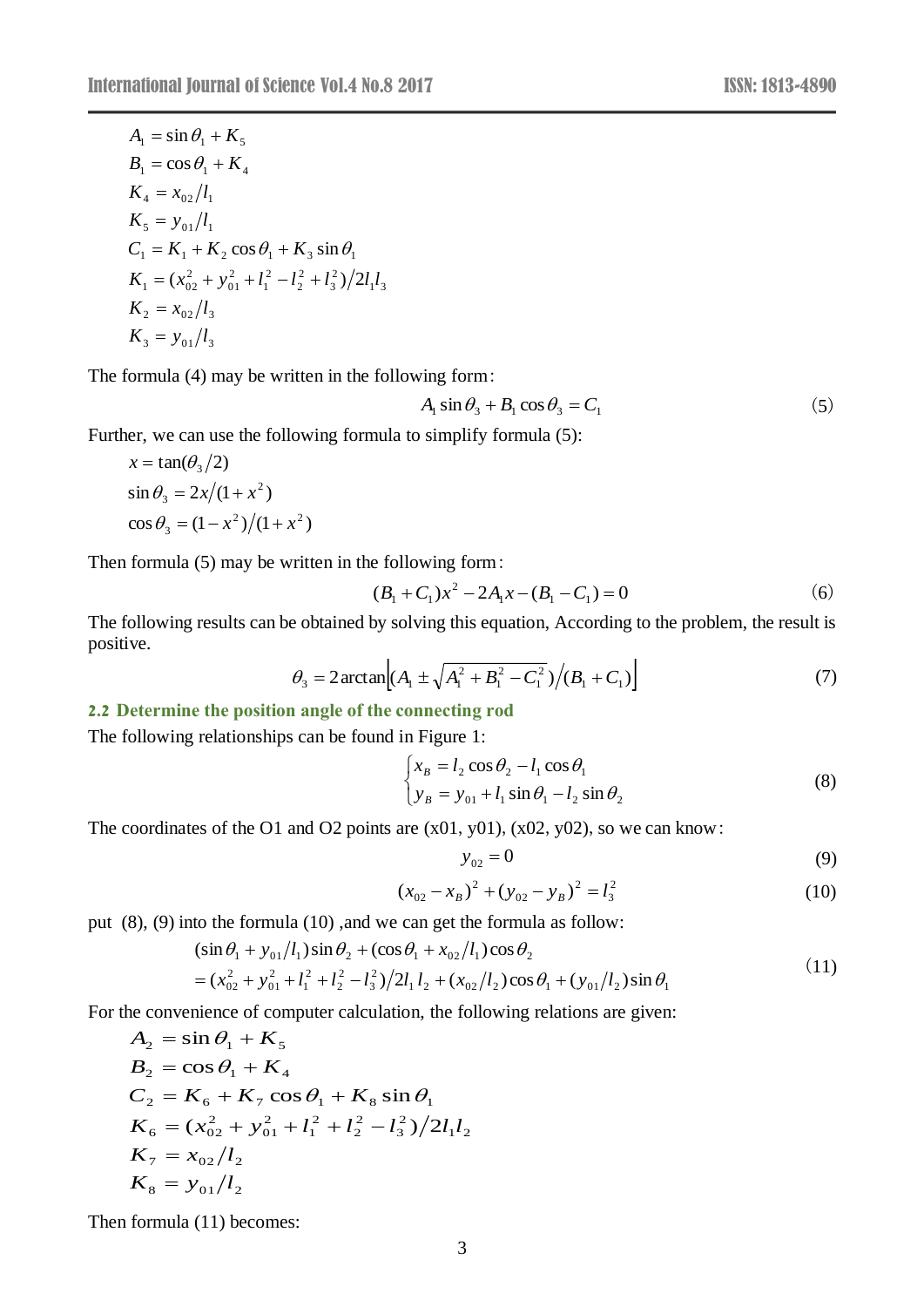$$
A_2 \sin \theta_2 + B_2 \cos \theta_2 = C_2 \tag{12}
$$

If the following formula is used, the formula (12) can be further simplified as formula (13).

$$
y = \tan(\theta_2/2)
$$
  
\n
$$
\sin \theta_2 = 2y/(1 + y^2)
$$
  
\n
$$
\cos \theta_2 = (1 - y^2)/(1 + y^2)
$$

$$
(B2 + C2)y2 - 2A2y - (B2 - C2) = 0
$$
 (13)

Solving the equation, get the formula  $(14)$ , this is the value of  $\theta$ 2, its negative sign.

$$
\theta_2 = 2 \arctan \left[ (A_2 \pm \sqrt{A_2^2 + B_2^2 - C_2^2}) / (B_2 + C_2) \right]
$$
 (14)

#### **2.3 Determining the rotation speed of the connecting rod and the driven swing rod**

The derivative of formula (5) can be used to obtain the rotational speed of the pendulum bar O2B, which is denoted as  $\omega$  3.

$$
\omega_3 = \frac{\sin(\theta_3 - \theta_1) + K_2 \sin \theta_1 - K_3 \cos \theta_1}{\sin(\theta_3 - \theta_1) + K_4 \sin \theta_3 - K_5 \cos \theta_3} \omega_1
$$
\n(15)

The derivative of formula (12) can be used to obtain the rotational speed of the connecting rod AB, which is denoted as*ω*<sup>2</sup> .

$$
\omega_2 = \frac{\sin(\theta_2 - \theta_1) + K_7 \sin \theta_1 - K_8 \cos \theta_1}{\sin(\theta_2 - \theta_1) + K_4 \sin \theta_2 - K_5 \cos \theta_2} \omega_1
$$
\n(16)

#### **2.4 To determine the trajectory and speed of the saw shaft center coordinates**

According to figure 1, we can get the coordinates of the center of the saw axis (xD, yD)。

$$
\begin{cases}\n x_D = (l_2 + l_4)\cos\theta_2 - l_1\cos\theta_1 - l_5\sin\theta_2 \\
 y_D = l_3\sin\theta_3 - l_4\sin\theta_2 - l_5\cos\theta_2\n\end{cases}
$$
\n(17)

For the derivative of the formula (17), the horizontal component vDX and the vertical component vDY of the center velocity of the saw axis are obtained。

$$
\begin{cases}\nv_{DX} = -(l_2 + l_4)\omega_2 \sin \theta_2 + l_1 \omega_1 \sin \theta_1 - l_5 \omega_2 \cos \theta_2 \\
v_{DY} = l_3 \omega_3 \cos \theta_3 - l_4 \omega_2 \cos \theta_2 + l_5 \omega_2 \sin \theta_2\n\end{cases}
$$
\n(18)

Then the center speed can be calculated:

$$
v_D = \sqrt{v_{DX}^2 + v_{DY}^2}
$$
 (19)

#### **3. Parameter optimization of coveying mechanism**

# **3.1 Optimization mathematical model**

# **3.1.1 Determination of design variables**

According to the kinematic characteristics of the four link saw mechanism, taking the best approximation of the horizontal straight line of the center of the saw shaft of the saw as the goal, the geometric parameters of the four link saw mechanism are chosen as the design variables:

$$
x = [l_1, l_2, l_3, l_4, l_5, x_{02}, y_{01}]^T = [x_1, x_2, x_3, x_4, x_5, x_6, x_7]^T
$$
\n(20)

#### **3.1.2 Determination of objective function**

In the sawing process of hot sawing machine, the vertical wave momentum of the saw shaft center will influence the cutting quality, saw blade life and noise. Therefore, it is required that when the crank of the sawing machine rotates from the initial position angle  $\theta_{11}$  to the stop position angle  $\theta_{n1}$ , the center of the saw shaft needs to move from  $D'$  to  $D''$ , that is, the saw shaft moves a saw machine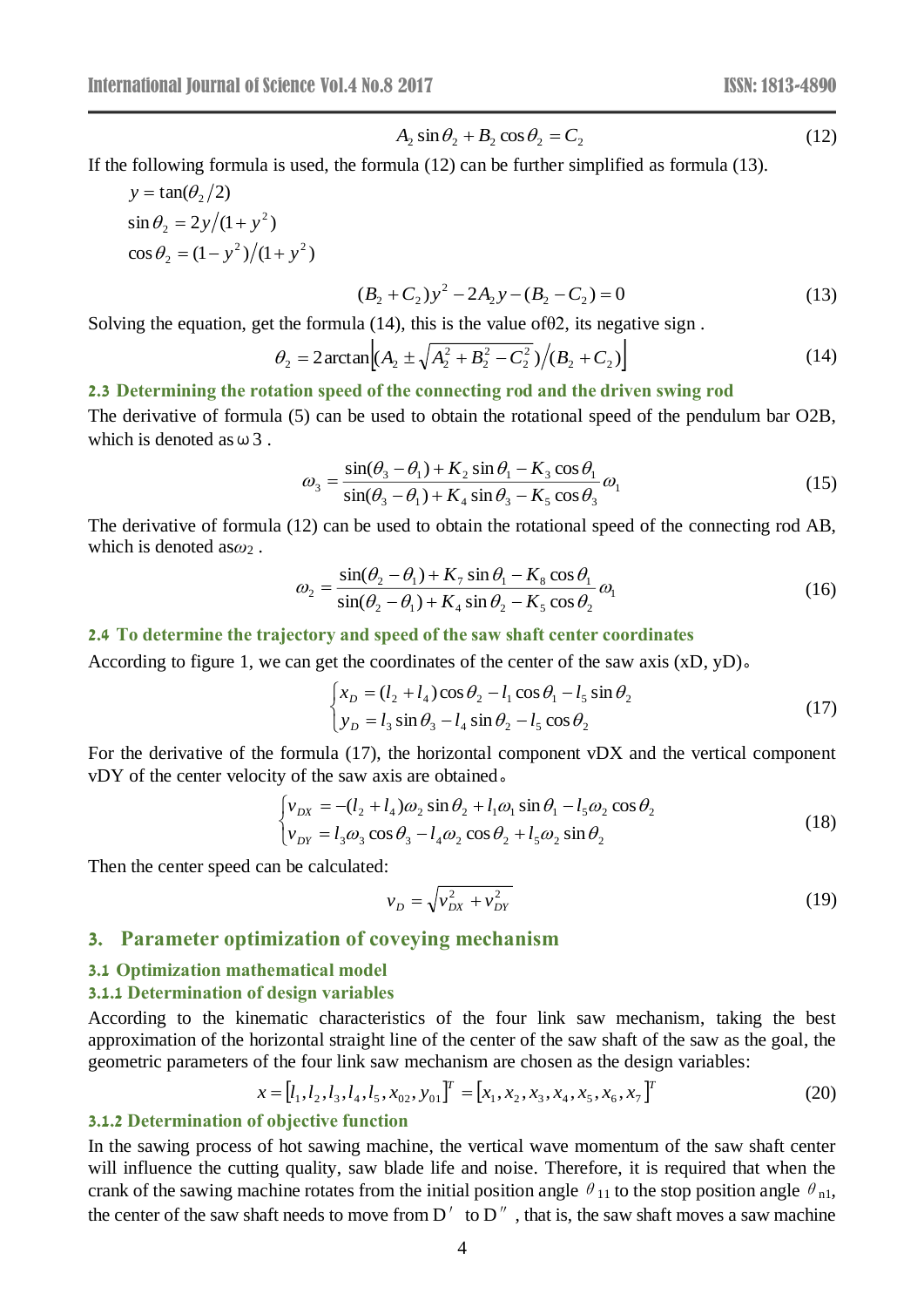in the horizontal direction. According to the design requirements, the center of the saw shaft should be kept a certain height yD0 in the sawing process. At the same time, the movement path of the saw shaft center from D 'to D' should be as close as possible to the horizontal line. (i.e., the ordinate of the straight line is  $y_D(0)$ . In this paper, the aim is to minimize the error between the actual running track and the ideal running track, Therefore, the objective function is obtained, as shown in formula (21), The yDi is the longitudinal coordinates of the actual trajectory of the saw shaft center; yD0 is the longitudinal coordinate of the ideal trajectory of the saw shaft center; n is the number of points taken in the specified area.

$$
F(x) = \sum_{i=1}^{n} (y_{Di} - y_{D0})^2
$$
 (21)

#### **3.1.3 Establishment of constraint conditions**

#### (1) Equality constraint

According to figure 1, in the working range, each position in the movement of the saw mechanism must be guaranteed to meet the size requirements of the four bar linkage mechanism, thus the following equality constraints can be obtained,

$$
\begin{cases}\nh_i(x) = x_6 + x_1 \cos \theta_{1i} - x_3 \cos \theta_{3i} - x_2 \cos \theta_{2i} = 0 \\
h_{n+i}(x) = x_7 + x_1 \sin \theta_{1i} - x_3 \sin \theta_{3i} - x_2 \sin \theta_{2i} = 0\n\end{cases}
$$
\n(22)

In the formula (22), n is the number of points taken in the specified area;  $\theta_{1i}$  is the position angle of the crank in the i position; theta $\theta_{2i}$  is the position angle of the connecting rod in the first i position;  $\theta_{3i}$ is the position angle of the swing rod in the first I position. In the sawing process of hot sawing machine, the crank position angle  $\theta_1$  is rotated from 60 °to 120 °, and the angle is divided into 60 parts, so the value of n is 61, and there are a total of 122 equality constraints.

(2) Inequality constraint condition

a Constraint conditions of crank [9]

$$
\begin{cases}\ng_1(x) = x_1 - x_2 \le 0 \\
g_2(x) = x_1 - x_3 \le 0 \\
g_3(x) = x_1 - \sqrt{x_6^2 + x_7^2} \le 0 \\
g_4(x) = \sqrt{x_6^2 + x_7^2} + x_1 - x_2 - x_3 \le 0 \\
g_5(x) = x_1 + x_2 - x_3 - \sqrt{x_6^2 + x_7^2} \le 0 \\
g_6(x) = x_1 - x_2 + x_3 - \sqrt{x_6^2 + x_7^2} \le 0\n\end{cases}
$$
\n(23)

b Constraint conditions for the requirements of transmission angle of planar four bar mechanism

$$
\begin{cases}\ng_{7}(x) = \gamma_{\min} - \arccos \frac{x_{2}^{2} + x_{3}^{2} - (\sqrt{x_{6}^{2} + x_{7}^{2}} - x_{1})^{2}}{2x_{2}x_{3}} \le 0 \\
g_{8}(x) = \arccos \frac{x_{2}^{2} + x_{3}^{2} - (\sqrt{x_{6}^{2} + x_{7}^{2}} + x_{1})^{2}}{2x_{2}x_{3}} - \gamma_{\max} \le 0\n\end{cases}
$$
\n(24)

In the above formula,  $\gamma_{min}$  is the minimum transmission angle to meet the transmission performance;  $\gamma_{\text{max}}$  is the maximum transmission angle to meet the transmission performance. This paper takes  $\gamma_{\text{min}} = 40^{\circ}, \gamma_{\text{max}} = 140^{\circ}$ .

c The constraint condition of the horizontal limit position of saw shaft center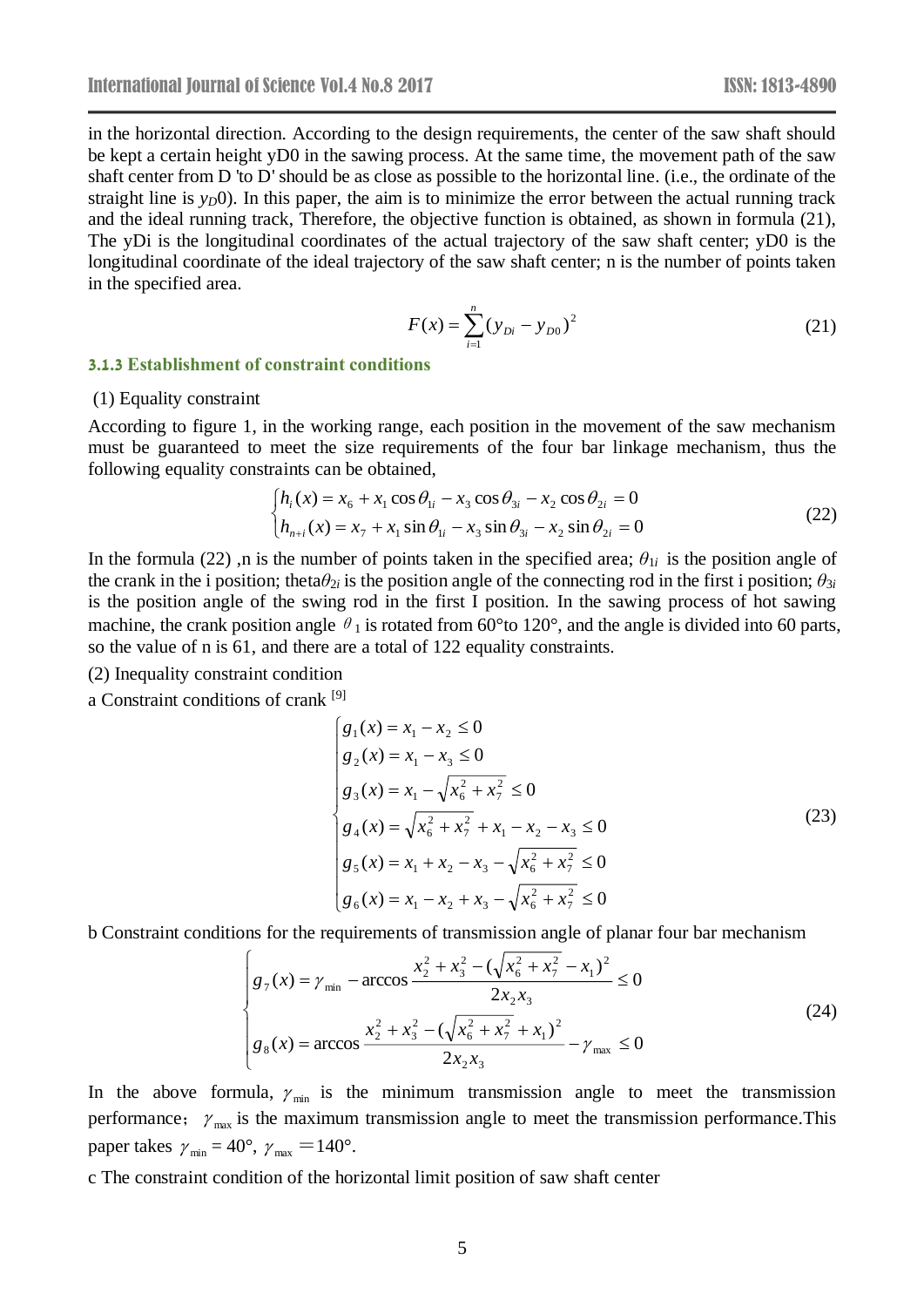During the sawing process of the hot saw machine, the crank moves from the initial position angle to the stop position angle, and the saw shaft also advances the distance of a stroke in the horizontal direction. n order to meet the requirements of production, the two limit positions of the center of the saw shaft in the horizontal direction should be limited, so that the difference between the horizontal distance of the two limit positions and the given value is within a certain range.

$$
g_9(x) = |x_{D1} - x_{min}| + |x_{Dn} - x_{max}| - \Delta S \le 0
$$
 (25)

In the above formula, the  $\Delta S$  is the horizontal limit position error of the saw shaft center; *x*<sub>*D*1</sub> is the horizontal coordinate of the actual minimum limit position of the saw shaft center; *xDn* is the horizontal axis of the actual maximum limit position of the saw shaft center;  $x_{min}$  is the minimum horizontal position of the center of the saw shaft;

 $x<sub>max</sub>$  is the horizontal axis of the ideal maximum limit position of the saw shaft center.

d The constraint conditions of the velocity fluctuation of the saw shaft center

$$
g_{10}(x) = \left| \frac{v_{D\max} - v_{D\min}}{v_{DA}} \right| - \delta \le 0
$$

In the above formula,  $\delta$  is the speed fluctuation rate allowed,  $v_{Dmax}$  is the maximum speed of the actual saw shaft center, *vD*min is the minimum velocity of the saw shaft center, *vDA* is the average speed of the saw shaft actual center.

e Constraints on the size of the mechanism

According to the actual production conditions, the optimized design variables should be within a certain range, so the upper and lower limits of each design variable should be specified。

The size of the optimized mechanism is larger than the lower limit, so the following constraints must be satisfied,  $x_{\text{min}}$  is the lower limit of the design variable  $x_i$ , i=1,2,3,4,5,6,7.

$$
\begin{cases}\ng_{11}(x) = x_{1\min} - x_1 \le 0 \\
g_{12}(x) = x_{2\min} - x_2 \le 0 \\
g_{13}(x) = x_{3\min} - x_3 \le 0 \\
g_{14}(x) = x_{4\min} - x_4 \le 0 \\
g_{15}(x) = x_{5\min} - x_5 \le 0 \\
g_{16}(x) = x_{6\min} - x_6 \le 0 \\
g_{17}(x) = x_{7\min} - x_7 \le 0\n\end{cases}
$$
\n(27)

After optimization, the size of the mechanism is less than the upper limit, so the following constraints must be satisfied, ximax is the upper limit of the design variable  $x_i$ ,  $i = 1,2,3,4,5,6,7$ .

$$
\begin{cases}\ng_{18}(x) = x_1 - x_{1\text{max}} \le 0 \\
g_{19}(x) = x_2 - x_{2\text{max}} \le 0 \\
g_{20}(x) = x_3 - x_{3\text{max}} \le 0 \\
g_{21}(x) = x_4 - x_{4\text{max}} \le 0 \\
g_{22}(x) = x_5 - x_{5\text{max}} \le 0 \\
g_{23}(x) = x_6 - x_{6\text{max}} \le 0 \\
g_{24}(x) = x_7 - x_{7\text{max}} \le 0\n\end{cases}
$$
\n(28)

#### **3.2 Selection of optimization method and program flow chart**

In recent years, , many different optimization methods have been put forward for practical problems in the research of mechanical optimization methods.In order to solve the shortcomings of the traditional optimization method which is easy to fall into the local optimum, an improved particle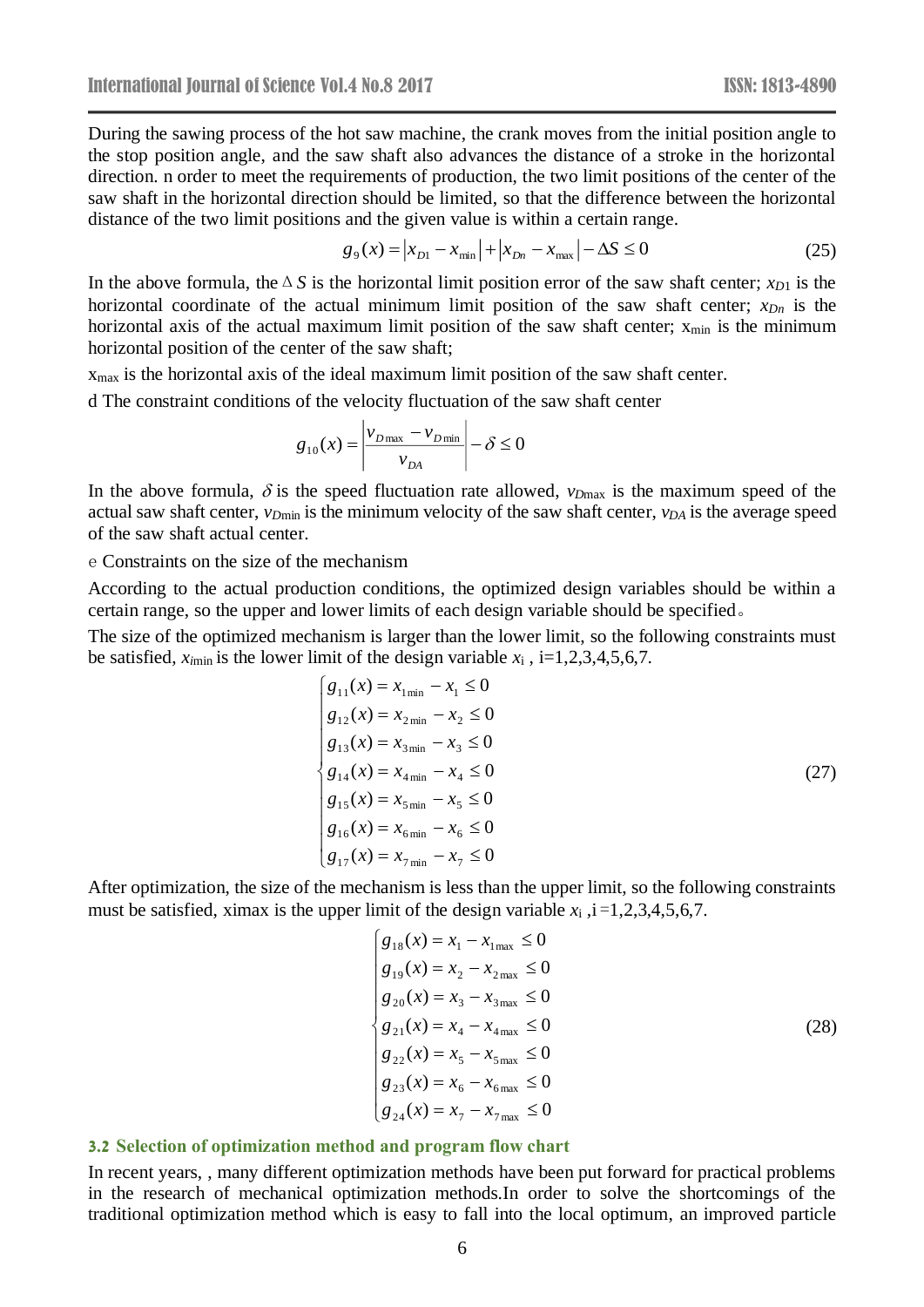swarm optimization algorithm is proposed $[10]$ . The advantages of genetic algorithm in mechanical optimization design are discussed by two aspects of genetic algorithm toolbox and genetic algorithm improved by genetic algorithm<sup>[11]</sup>. The four link is optimized by matrix algorithm, and the accurate and reliable optimization parameters can be obtained[12] .

From the above analysis, the optimization design of hot sawing machine sawing mechanism is a nonlinear programming problem with multi variable, multi constraints and multi equation contains the inequality constraints, can be solved us

ing the mixed penalty function method, this method is most widely used, high computational efficiency and good stability. The solving process is to transform the constrained optimization problem into an unconstrained optimization problem, and then obtain the unconstrained optimal solution by Powell method. The specific solving program diagram is shown in figure 2.

According to the above analysis, the optimization problem of the saw mechanism is a mathematical model which contains 7 design variables, 122 equality constraints and 24 inequality constraints,the penalty function expression constructed by the hybrid method is as follows.

$$
\phi(x, r^{(k)}) = F(x) - r^{(k)} \sum_{u=1}^{24} \frac{1}{g_u(x)} + \frac{1}{\sqrt{r^{(k)}}} \sum_{v=1}^{122} \left[ h_v(x) \right]^2 \tag{29}
$$

 $r^{(k)}$  is the penalty factor, $r^{(0)} > r^{(1)} > r^{(2)} > ... > r^{(k)} > ...$ ;  $\lim_{k \to \infty} r^{(k)} = 0$ →∞  $\lim_{k\to\infty} r^{(k)} = 0$ ;  $r^{(k+1)} = C r^{(k)}$ ,  $C < 1$ .



Fig.2 Basic optimum program structure of publishing function

# **4. Design and implementation of software architecture**

Visual Basic is an integrated development environment from the Microsoft company launched, has the advantages of easy and powerful software, low expenses and quick[13]. the above advantages based on VB, develop the general optimization analysis software of saw feeding mechanism of hot sawing machine by using Visual Basic6.0 language, easy to produce excellent man-machine interface and powerful application program.

## **4.1 Software function structure diagram**

The system software includes three modules: optimization design, calculation and analysis, curve display, each module contains a number of sub modules, the module structure shown in Figure 3, the main interface of the system program shown in figure 4.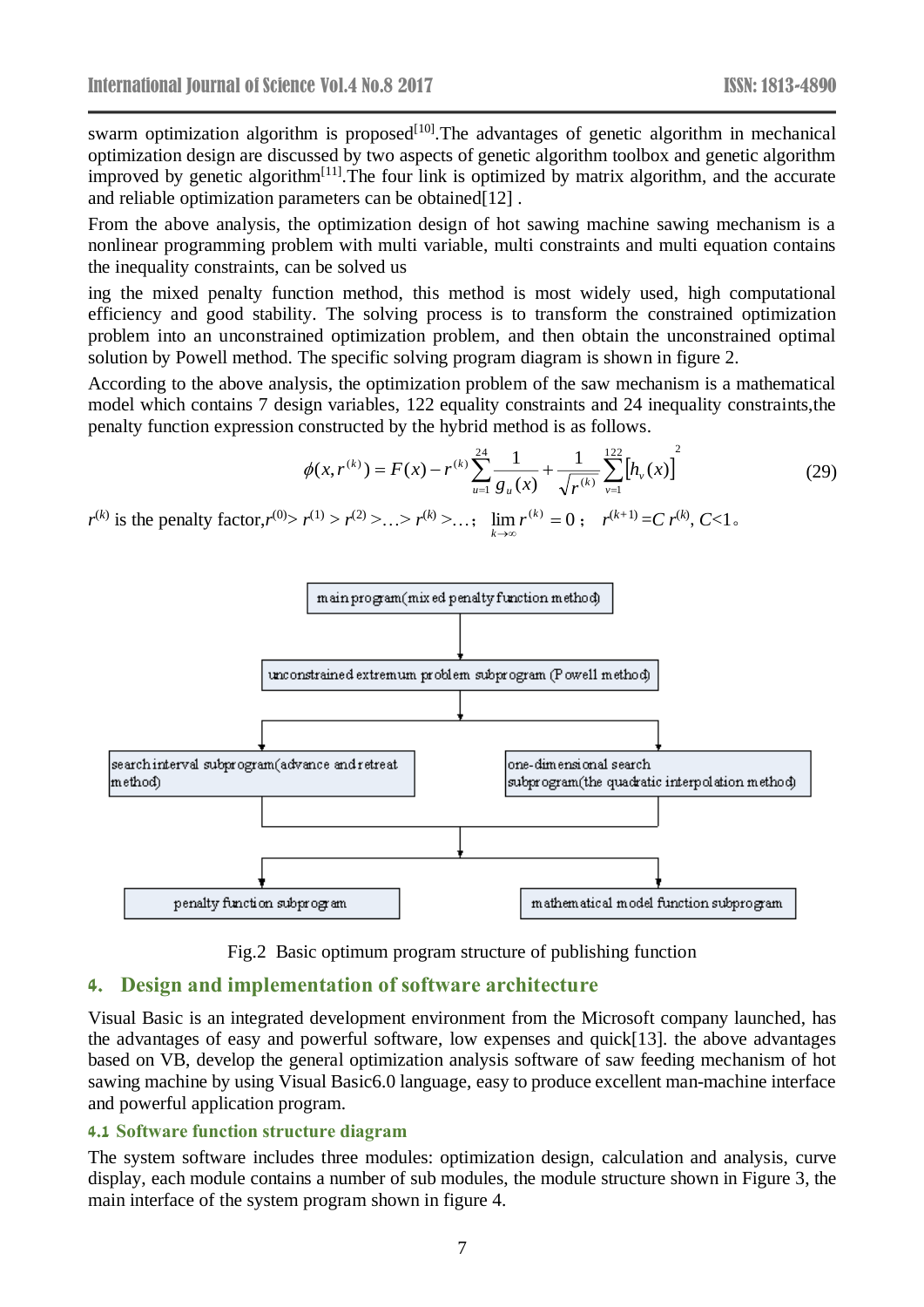

Fig.4 The main interface of program

# **5. Examples and results of optimization analysis**

## **5.1 Program optimization process**

On the main menu of Figure 4, click the " optimal parameter input " button, the pop-up interface is shown in figure 5. In the text box to enter a variety of optimization parameters and the accuracy of the optimization method, and enter the actual size and the upper and lower limits of the covey mechanism in a factory,then click the " optimization calculation" button, the program will output the optimization results, as shown in figure 6.

Of course, on the one hand, the nature of the objective function is not very understanding, on the other hand, due to the different initial point selection, the best is not necessarily the global best, is likely to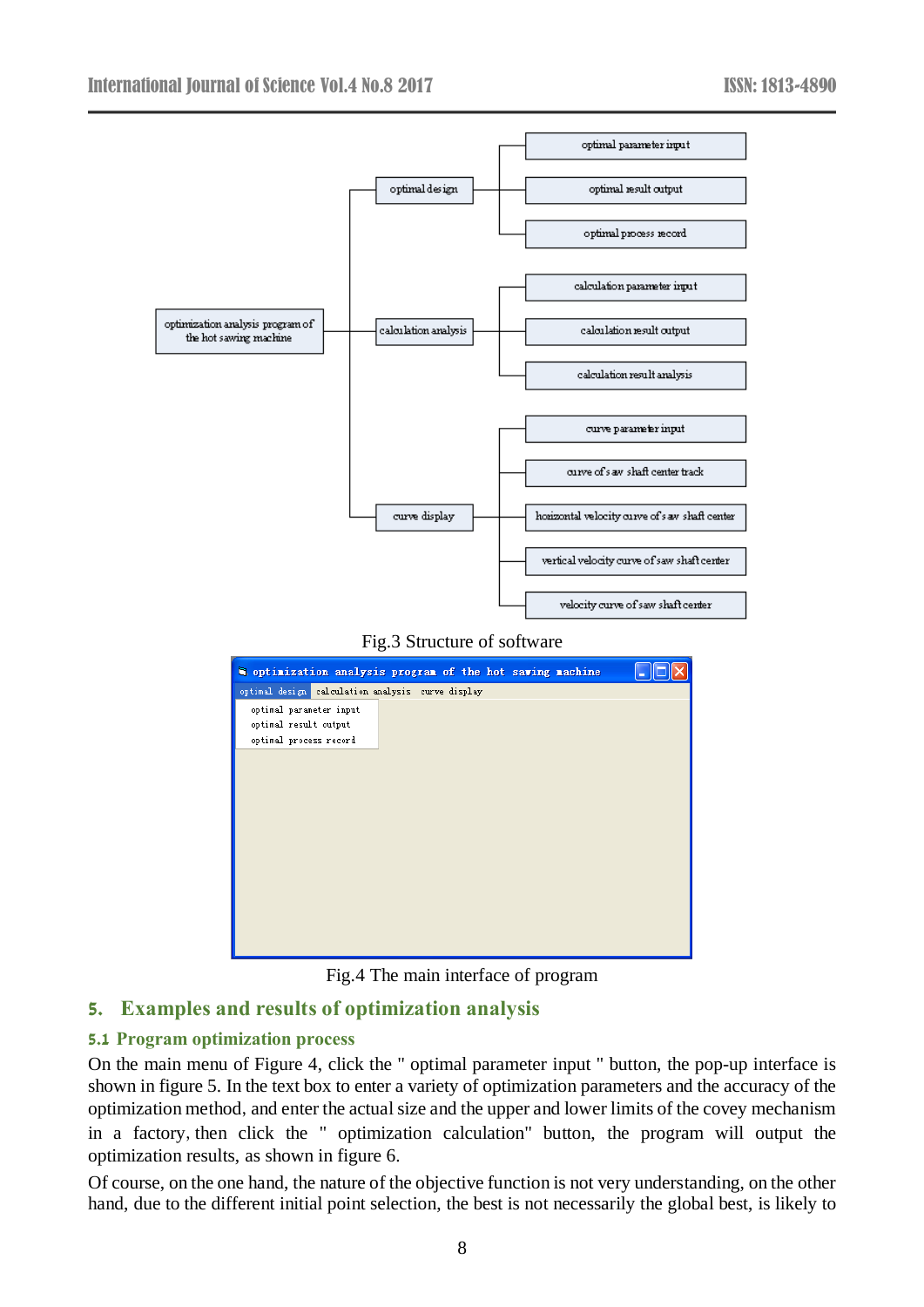be the local best. Therefore, the user needs to use this procedure to optimize the number of times, the results will be compared and analyzed, and then select the most consistent result。



Fig.5 The interface one of program



Fig.6 The interface two of program

# **5.2 Computational analysis process**

After the optimization of the transport mechanism, it is necessary to analyze and compare the motion parameters of the center of the saw shaft, and find the best size that meets the requirements of the motion. On the main menu of Figure 4, click the "calculation parameter input" button, will pop up Figure 7 interface. Then the user entered the optimized parameters and dimensions, click on the "calculation result analysis" button, the program will pop up the results window, as shown in figure 8. The results show that the optimized parameters are analyzed by computer.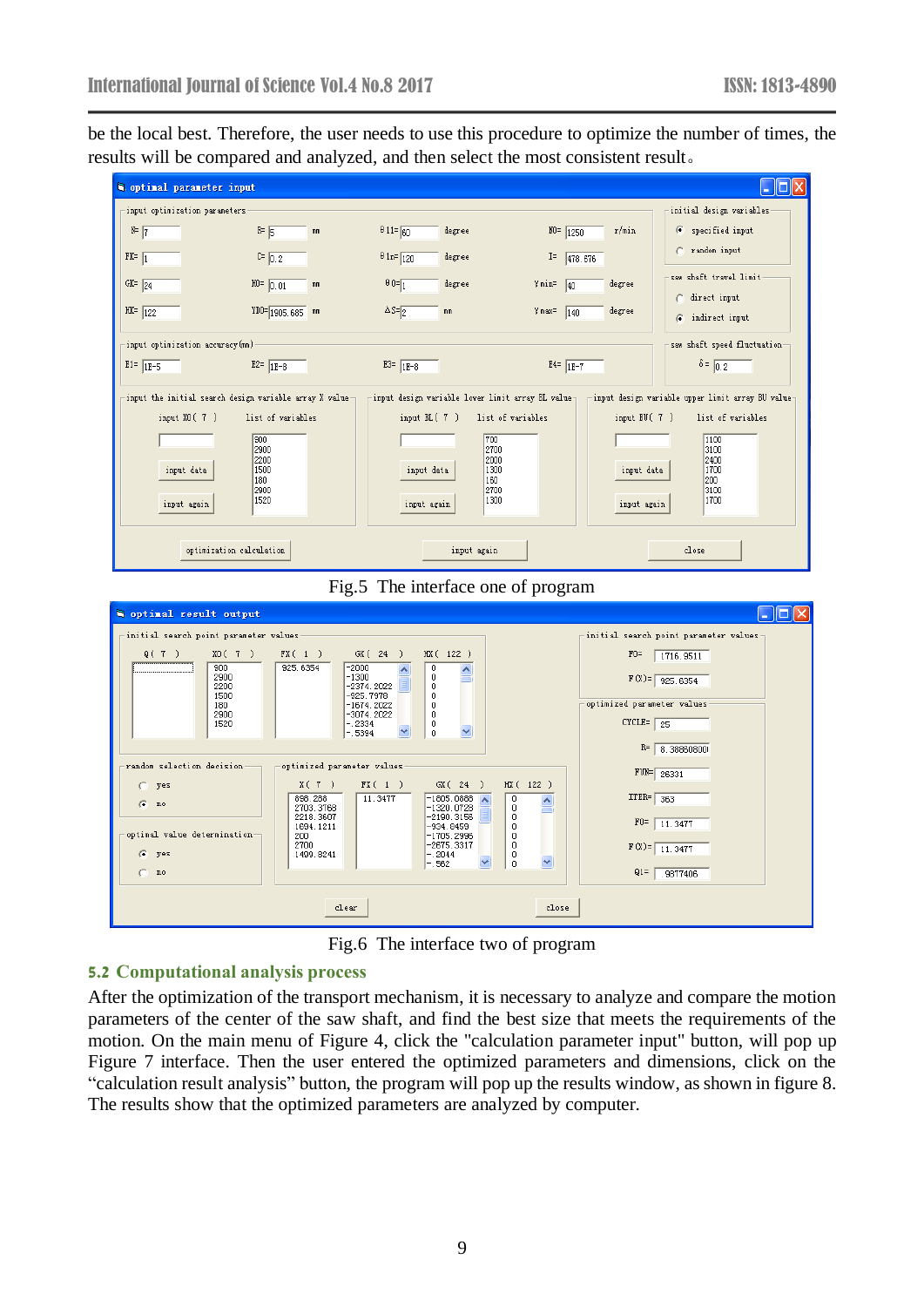| a calculation parameter input                                                                                                                 |                                                                                                                                                                                                       |
|-----------------------------------------------------------------------------------------------------------------------------------------------|-------------------------------------------------------------------------------------------------------------------------------------------------------------------------------------------------------|
| saw shaft travel limit-<br>direct input<br>indirect input<br>œ.<br>input calculation parameters<br>$N=$<br> 7<br>$\theta$ 11=<br>degree<br>60 | input size of four bar linkage for hot sawing machine (mm)<br>dimension list<br>inputX(7)<br>898, 288<br>2703.3768<br>2218.3607<br>1694.1211<br>input data<br>200<br>2700<br>1499.8241<br>input again |
| $\theta$ 1n= 120<br>degree<br>$\theta$ 0 = $\sqrt{1}$<br>degree                                                                               | calculation result output<br>clear                                                                                                                                                                    |
| r/min<br>$NO = 1250$<br>$I =$<br>478.676<br>YDO=<br>1905.685<br>mm                                                                            | calculation result analysis<br>close                                                                                                                                                                  |

Fig.7 The interface three of program

| Calculation result analysis                                                                                                                                            |                                                                   |                                           |  |  |  |  |
|------------------------------------------------------------------------------------------------------------------------------------------------------------------------|-------------------------------------------------------------------|-------------------------------------------|--|--|--|--|
| analysis of vertical velocity of saw shaft center-                                                                                                                     | analysis of horizontal velocity of saw shaft center               | analysis of velocity of saw shaft center- |  |  |  |  |
| $VDYmin = -6.4546$<br>mm/s                                                                                                                                             | VDXmin= 201.8096<br>mn/s                                          | VDmin= $201.9128$<br>mm/s                 |  |  |  |  |
| VDYmax= 3.9502<br>mm/s                                                                                                                                                 | $VDXmax = 247.1095$<br>mm/s                                       | VDm ax= $\sqrt{247.11}$<br>mm/s           |  |  |  |  |
| VDY均= 1.3481<br>nm/s                                                                                                                                                   | VDX均= 234.1915<br>mm/s                                            | VD均= 234.1998<br>mm/s                     |  |  |  |  |
| $\triangle$ VDY= $\sqrt{10.4048}$<br>mm/s                                                                                                                              | $\triangle$ VDX= $\sqrt{45.2999}$<br>mm/s                         | $\triangle$ VD= 45.1971<br>mm/s           |  |  |  |  |
|                                                                                                                                                                        | $\delta$ VDX= 19.3431<br>- 8                                      | $\delta = \sqrt{19.2985}$<br><b>X</b>     |  |  |  |  |
| analysis of vertical displacement of saw shaft center<br>analysis of horizontal displacement of saw shaft center<br>analysis of transmission angle of four bar linkage |                                                                   |                                           |  |  |  |  |
| $YDmin = 1905, 0248$ mm                                                                                                                                                | XDmin= 3937.2577 mm                                               | $\text{W min} = 51.7111$<br>degree        |  |  |  |  |
| YDmax= 1906.9976 mm                                                                                                                                                    | XDm ax= 4835.4705 mm                                              | degree<br>$\sqrt{max}$ 107.7969           |  |  |  |  |
| YD均= 1905.6836 mm                                                                                                                                                      | $S = 898.2128$ mm                                                 |                                           |  |  |  |  |
| $\Delta$ YD= 1.9728<br>mm                                                                                                                                              | $\Delta S = \sqrt{2}$<br>mm                                       | clear                                     |  |  |  |  |
| $8 \text{ YD} = 1035$<br>×                                                                                                                                             | -analysis of objective function value-<br>$F(X) = 11.3478$<br>mm2 | close                                     |  |  |  |  |
|                                                                                                                                                                        |                                                                   |                                           |  |  |  |  |

# Fig.8 The interface four of program

In order to compare the size before and after optimization, we need to analyze the motion parameters before optimization. The results are shown in figure 9.

| a calculation result analysis                                                                                                                                             |                                                                                                                        |                                          |  |  |  |  |
|---------------------------------------------------------------------------------------------------------------------------------------------------------------------------|------------------------------------------------------------------------------------------------------------------------|------------------------------------------|--|--|--|--|
| analysis of vertical velocity of saw shaft center-                                                                                                                        | analysis of horizontal velocity of saw shaft center                                                                    | analysis of velocity of saw shaft center |  |  |  |  |
| $VDYmin = -6.1505$<br>mm/s                                                                                                                                                | VDXmin= 202.1703 mm/s                                                                                                  | $V D min = 202.2002$ mm/s                |  |  |  |  |
| $VDTmax = 6.5809$<br>mm/s                                                                                                                                                 | $VDXmax = 247.599$<br>mm/s                                                                                             | $VDmax = 247.6028$<br>mm/s               |  |  |  |  |
| VDY均= 4.4984<br>mn/s                                                                                                                                                      | VDX均= 234.7118<br>mm/s                                                                                                 | VD均= 234.763<br>mm/s                     |  |  |  |  |
| $\triangle$ VDY= 12.7314<br>mm/s                                                                                                                                          | $\triangle$ VDX= $\sqrt{45.4288}$<br>mm/s                                                                              | $\Delta$ VD= 45, 4026<br>mm/s            |  |  |  |  |
|                                                                                                                                                                           | $\delta$ VDX= 19.3551<br>$ \frac{8}{2}$                                                                                | $\delta = \sqrt{19.3398}$<br>- 8         |  |  |  |  |
| analysis of vertical displacement of saw shaft center-<br>analysis of horizontal displacement of saw shaft center-<br>analysis of transmission angle of four bar linkage- |                                                                                                                        |                                          |  |  |  |  |
| YDmin= 1897.0487 mm                                                                                                                                                       | XDmin= 3935.2588 mm                                                                                                    | $\sqrt{min}$ 53.3702<br>degree           |  |  |  |  |
| YDmax= 1906.8399 mm                                                                                                                                                       | XDm ax= 4835.4716 mm                                                                                                   | $\sqrt{max} = 109.0937$<br>degree        |  |  |  |  |
| YD均= 1903.1773 mm                                                                                                                                                         | $S = \sqrt{900.2128}$ mm                                                                                               |                                          |  |  |  |  |
| $\triangle$ YD= $\boxed{9.7911}$<br>mm                                                                                                                                    | $\Delta S = \boxed{0}$<br>mm                                                                                           | clear                                    |  |  |  |  |
| $8 \text{ YD} = 5145$<br>x                                                                                                                                                | analysis of objective function value-<br>$\mathbb{F}(X) = \left[ \begin{array}{c} 925.6354 \end{array} \right]$<br>mm2 | close                                    |  |  |  |  |

Fig.9 The interface five of program

Compared with the results of motion analysis before and after optimization, the results are as follows: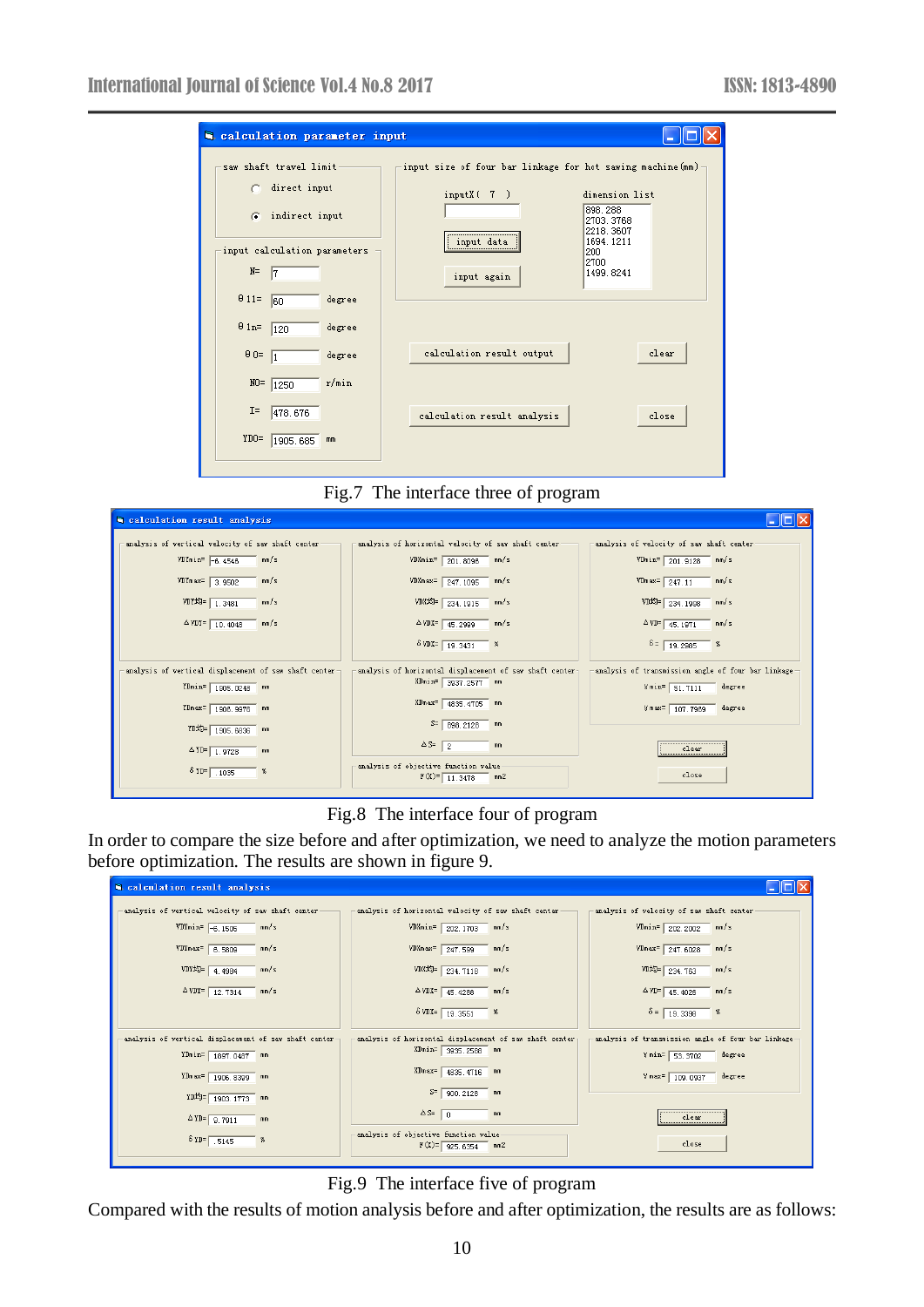(1) the  $\Delta S$  of the horizontal limit position error of the saw shaft center is increased by 2mm, but it is within the allowable error range.

 $(2)$  the optimal transmission angle ratio of the four bar mechanism is reduced a little, but it is also within the specified range.

(3)the average horizontal velocity of the saw shaft center is basically the same as that before optimization, and the fluctuation range and fluctuation rate are reduced, which is in line with the production requirements.

 $(4)$  the average value and the fluctuation range of the vertical velocity of the saw shaft center are much less than that before optimization.

 $(5)$  the average value of the center speed of the saw shaft is basically the same as that of the optimization before, and the fluctuation range and the fluctuation rate are reduced.

(6)saw shaft center vertical displacement is the most important optimization index, the optimized vertical displacement average and the ideal height deviation 0.0014mm, the value before optimization is 2.5077mm. after optimization, the range of vertical displacement is 1.9728mm, and the value before optimization is 9.7911mm. after optimization, the vertical displacement is 0.1035%, and the former is about 0.5145%.

Refer to the structural symbols shown in Figure 1,The specific size of the four bar linkage mechanism of a hot sawing machine before and after optimization is shown in table 1.

| The component<br>symbol | the lower limit of<br>the size (mm) | the upper limit of<br>the size (mm) | Size before<br>optimization (mm) | Size after<br>optimization (mm) |
|-------------------------|-------------------------------------|-------------------------------------|----------------------------------|---------------------------------|
| 11                      | 700                                 | 1100                                | 900                              | 898.288                         |
| 12                      | 2700                                | 3100                                | 2900                             | 2703.3768                       |
| 13                      | 2000                                | 2400                                | 2200                             | 2218.3607                       |
| 14                      | 1300                                | 1700                                | 1500                             | 1694.1211                       |
| 15                      | 160                                 | 200                                 | 180                              | 200                             |
| x02                     | 2700                                | 3100                                | 2900                             | 2700                            |
| y01                     | 1300                                | 1700                                | 1520                             | 1499.8241                       |

Table 1. The table of optimal result

## **6. Conclusion**

Based on the research of the coveying mechanism of the hot saw in a factory, the general optimization software for the feeding mechanism of the hot saw is developed, and it is used to optimize and analyze the hot sawing machine in a factory, analysis results show that under the premise of meeting the requirements of the center of the saw axis, the trajectory of the center of the saw shaft is closer to the ideal straight line, and the optimized target is achieved, and the ideal size is obtained, which provides the basis for the improvement of the hot sawing machine in the future.

## **References**

- [1] Qingxue Huang . Rolling Machinery Teaching Materials[m]. Metallurgical Industry Press , 2007: 225-245
- [2] Qingjun Fan . Mechanical Optimization Design and Application[m]. China Machine Press, 2016:1-15
- [3] Zongbin Wang . Optimization Ang Improvement of 1800mm Metal Saw Blade [J]. Metallurgical Collections, Sum. 2015,12: 7-9